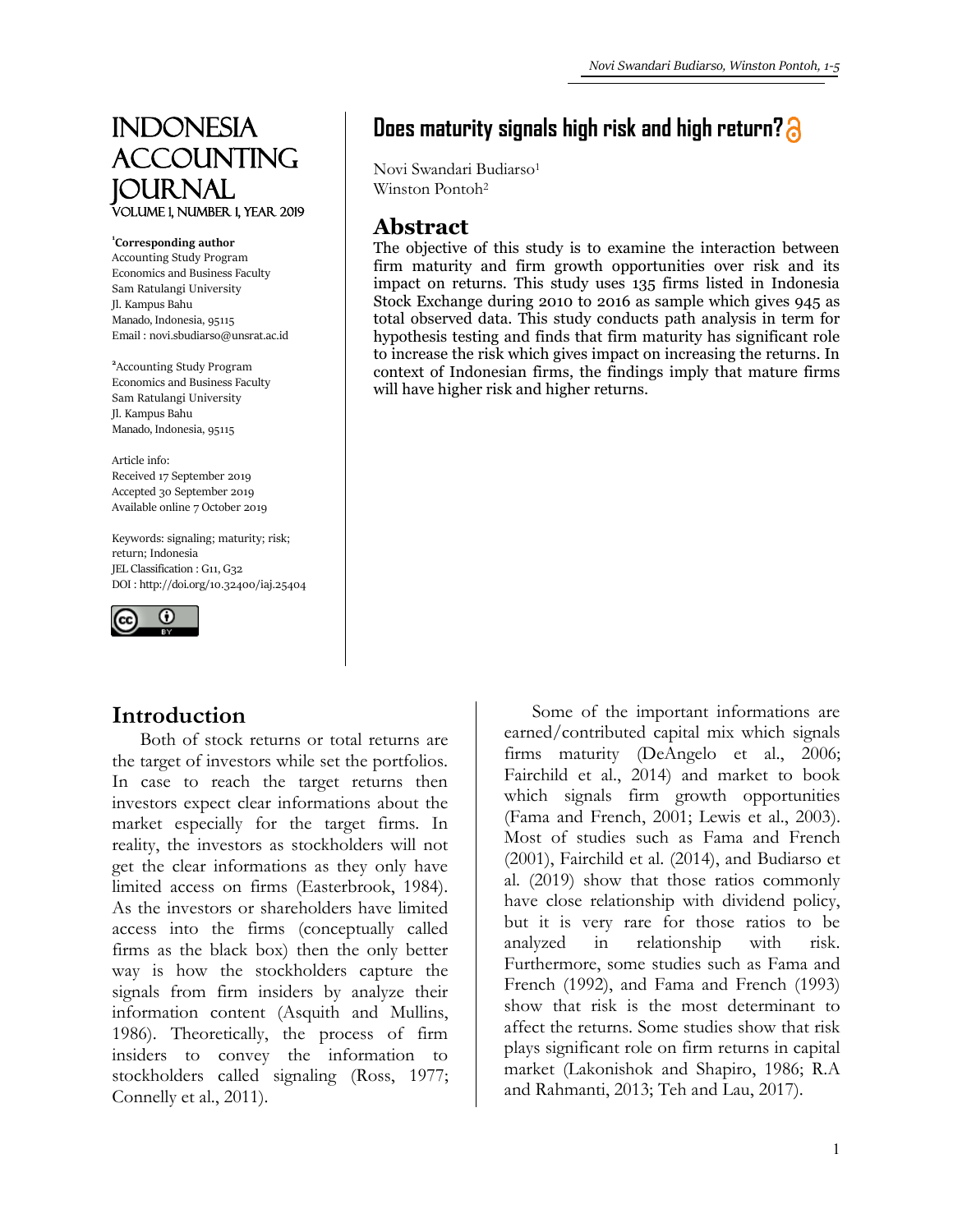The objective of this study is to examine the interaction between firms maturity and firm growth opportunities over risk and its impact on returns. This study finds that the firms maturity has significant role to increase the risk especially market risk and as the result the risk itself will increase the returns. Those results imply that in context of Indonesian firms, more mature the firms then it will more risky in capital market but will have higher returns. The next sections of this study are as follow: Section 2 reviews the literatures to develop hypotheses, Section 3 explains the research method of this study, Section 4 discusses the results of the study, and Section 5 concludes the findings of this study.

## **Literature reviews**

Ross (1977) suggests main assumption to understand the signaling concept, where markets assumed competitive, perfect, and risk neutral without transaction costs and tax. Under this assumption, Ross (1977) suggests three conditions, which are: (1) certain world; (2) uncertainty world; and (3) managerial incentive. Ross (1977) explains that under certain world, investors informed well about rate of interest as their total return. Ross (1977) also explains that the condition under certain world also work well under condition if managers are compensated which make them give valid information.

Otherwise, Ross (1977) explains that under uncertainty of world, investors receive returns conditionally depend on information given by managers. Moreover, Ross (1977) explains that information from managers as insiders are more complex if it contains moral hazard of managers itself which means information are asymmetry for outsiders. Those circumstances directly give an impact in form of market risk for outsider's total returns in capital market. As a systematic risk, market risk normally cannot be diversified (Ben-Horim and Levy, 1980; Bollerslev and Zhang, 2003; Weitzman, 2013).

According Easterbrook (1984), investors

diversify their stock portfolios to concern the systematic risk and managers through diversified investments can change that risk. Easterbrook (1984) points that if the diversified investments by managers gives good return such dividends then it will compensate the market risk which faced by investors. Bernardo et al. (2007) also suggest that better to measure systematic risk with more growth opportunities rather than less growth opportunities. Bernardo et al. (2007) confirm that firms with higher growth opportunities should have higher beta in capital market which means these firms are riskier. Frazzini and Pedersen (2014) also confirm that firms with lower growth opportunities have lower beta stocks and have higher returns.

Grullon et al. (2002) confirm that mature firms face two conditions in relationship with systematic risk which are distributing free cash as dividends and reinvesting the free cash. Grullon et al. (2002) find that mature firms which increase dividend payments tend have low systematic risk while mature firms with tendency for reinvesting the free cash have high systematic risk. Recently, Budiarso et al. (2019) confirm that systematic risk have insignificant impact on mature firms with higher dividend distribution. Gulec and Karacaer (2017) also confirm that mature firms normally have higher profitability and higher stock returns although they have lower risk relative to growth firms. Moreover, Lakonishok and Shapiro (1986), and Bollerslev and Zhang (2003) find that more risky firms then higher stock returns.

## **Research method**

This study uses 135 firms listed in Indonesia Stock Exchange during 2010 to 2016 as sample which gives 945 as total observed data. Purposively, this study selects the sample with criteria as follow: (1) firms should published audited annual financial reports; (2) firms should not delisted; (3) firms should not have negative retained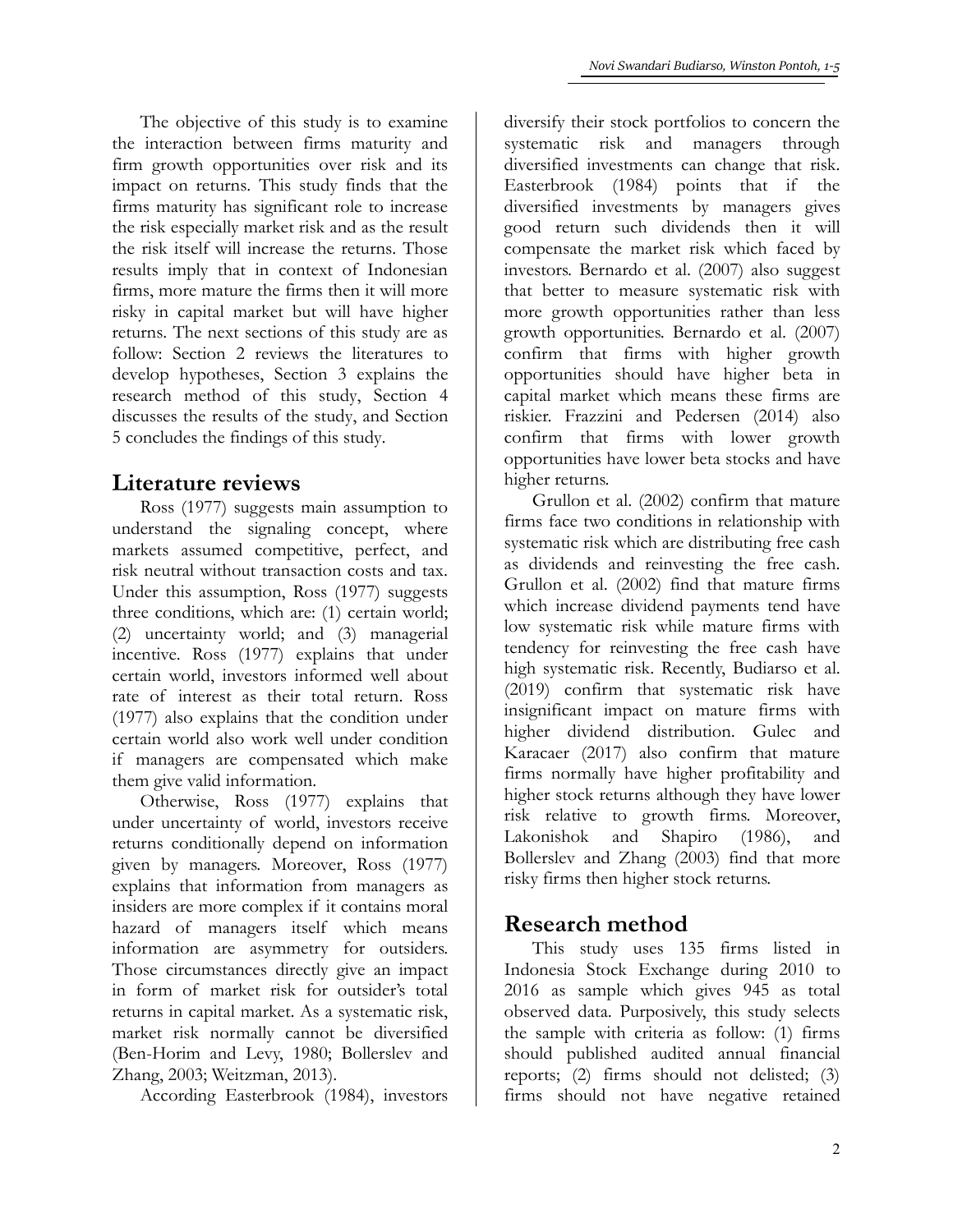earnings; (4) firms should not have negative total equities; and (5) firms should not have many restate for financial reports. This study conducts path analysis in term for hypothesis testing where the equations noted as follow:

 $SR = \alpha + \beta MBV + \beta RETE + \epsilon$  (1)  $R = \alpha + \beta SR + \varepsilon$  (2)

The descriptions of variables used in this study are as follow:

Systematic risk (SR) is measured by market risk or stock beta (β) which estimated by equation as follows:

 $R_{it}$  -  $RF_t = \alpha + \beta (RM_t - RF_t) + \varepsilon_{it}$  (3)

- $R_i$  are based on stock returns and total returns (stock returns plus dividends) while  $RM_{t}$  is market returns drawn from Indonesia Stock Exchange and Yahoo Finance, and  $RF_t$  is risk free drawn from Central Bank of Indonesia. Both the stock beta (β) is normalized by logarithm 10.
- Market to book value (MBV) as proxy of growth opportunities is calculated by following Fama and French (1992), Fama and French (1993), and Budiarso et al. (2019) and normalized by logarithm 10.
- Earned/contributed capital mix or ratio of retained earnings over total equities (RETE) as proxy of firm maturity is calculated by following DeAngelo et al. (2006), Fairchild et al. (2014), and Budiarso et al. (2019) and normalized by logarithm 10.
- Returns  $(R)$  is average of stock returns and total returns.

### **Results and discussions Results**

Figure 1 describes relationships between systematic risk (SR) and returns (R) where it shows that most of stock returns or total returns still below its market risk which means most of firms are risky in capital market.



**Figure 1. Systematic risk, stock returns, and total returns**

Figure 2 describes the relationship between systematic risk (SR) and ratio of retained earnings over total equities (RETE) which shows that systematic risk above its earned/contributed capital mix. These results mean that more mature the firm then its market risk getting higher.



**Figure 2. Systematic risk and ratio of retained earnings over total equities**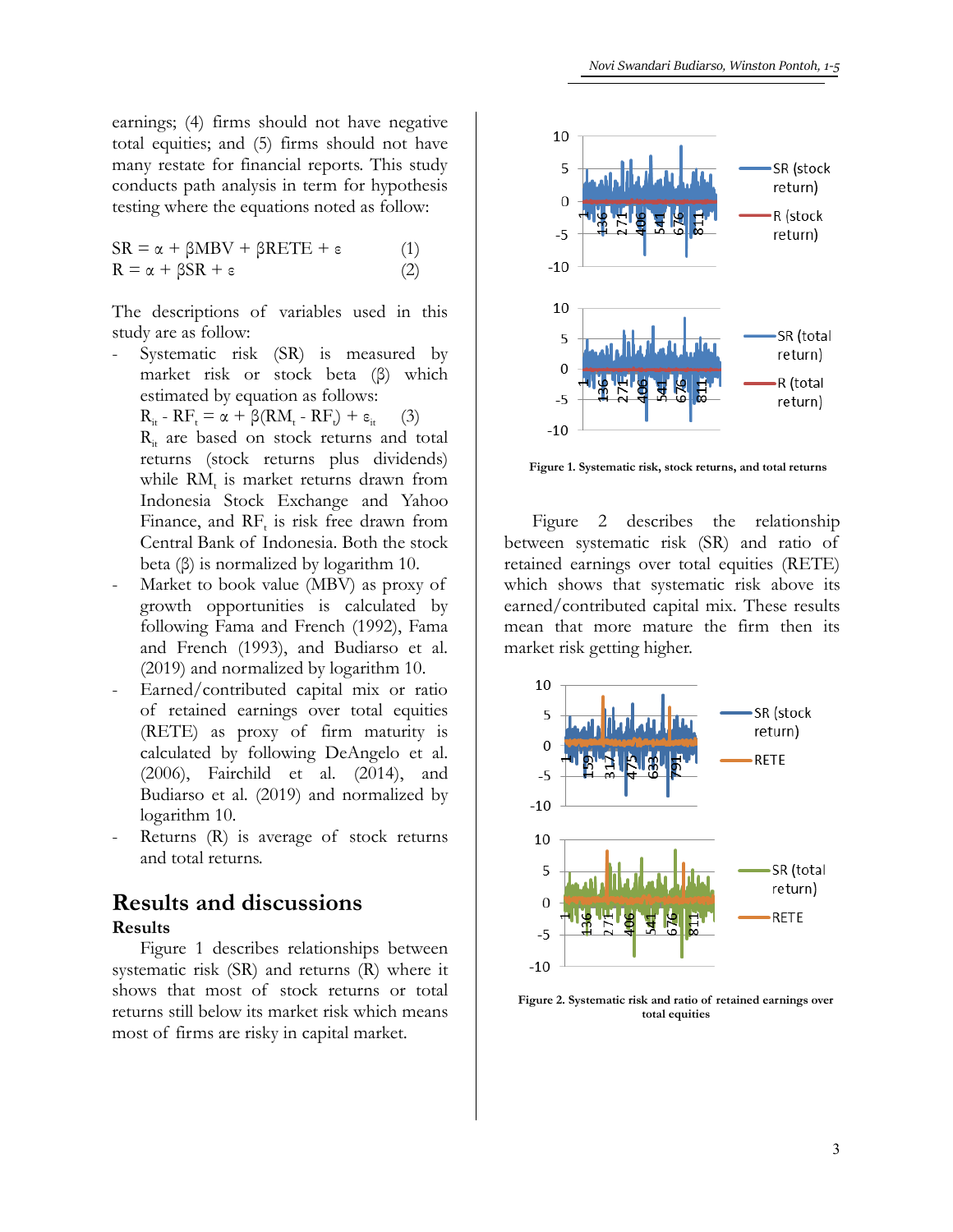Figure 3 describes the relationship between systematic risk (SR) and market to book value (MBV) which shows that systematic risk and market to book value have equal trend which means increasing for firm growth opportunities tend to reduce its market risk.



**Figure 3. Systematic risk and market to book value**

Table 1 presents that both model of systematic risks based on stock returns and total returns have significant results for F test which means those model are fit. The results show that MBV is insignificant on systematic risk based on stock returns while RETE is significant.

**Table 1. Results of path analysis** 

|                | Dependent variable      |                       |           |                   |
|----------------|-------------------------|-----------------------|-----------|-------------------|
|                | $SR_{sr}$               | $\mathbf{R}_{\rm sr}$ | $SR_{rr}$ | $\mathbf{R}_{tr}$ |
| <b>MBV</b>     | $-0.010$                |                       | $-0.007$  |                   |
| RETE           | $0.092**$               |                       | $0.097**$ |                   |
| SR             |                         | $0.162***$            |           | $0.172***$        |
| R <sup>2</sup> | 0.008                   | 0.026                 | 0.009     | 0.030             |
| F test         | $3.808**$               | 25.316***             | $4.286**$ | 28.821***         |
| $\mathbf{v}$   | T T T T<br>$\mathbf{I}$ | .                     |           |                   |

**Notes:** MBV is market to book value as proxy of growth opportunities. RETE is earned/contributed capital mix or ratio of retained earnings over total equities as proxy of firm maturity. SR is systematic risk which measured by market risk or stock beta (β) based on stock returns (sr) and total returns (tr). R is average returns based on stock returns (sr) and total returns (tr). \*, \*\*, and \*\*\* presents significant at 0.001, 0.05, and 0.10 respectively.

Those results are also similar with the results on model of systematic risk based on total returns. On results, the R square is better on model of systematic risk while this study uses total returns as base for estimating it.

Table 1 shows that systematic risks both based on stock returns and total returns are significant on returns. On those results, both models show that returns based on total returns (stock returns plus dividends) give better R square which is 0.030. Overall, on both models the results of path analysis show that higher RETE gives higher systematic or market risk and as the impact the returns shall more higher.

#### **Discussions**

This study finds that growth opportunities as reflected by market to book value (MBV) is not as determinant of systematic risk as reflected by market risk both based on stock returns and total returns. The findings of this study is inconsistent with Easterbrook (1984) which means that Indonesian firms (limited to sample) cannot change the market risk through their diversified investments although the results show negative signs. The findings of this study also inconsistent with Bernardo et al. (2007), and Frazzini and Pedersen (2014) which means that Indonesian firms with more growth opportunities tend not riskier.

The findings of this study of ratio of retained earnings over total equities (RETE) on systematic risk based on stock returns and total returns also inconsistent with the findings of Grullon et al. (2002), Gulec and Karacaer (2017), and Budiarso et al. (2019). The findings imply that the maturity of Indonesian firms (limited to sample) have close relationship with systematic risk or market risk which means mature firms are more risky in the market. Furthermore, this study is consistent with the findings of Lakonishok and Shapiro (1986), and Bollerslev and Zhang (2003) which imply that riskier firms shall have higher stock returns or total returns.